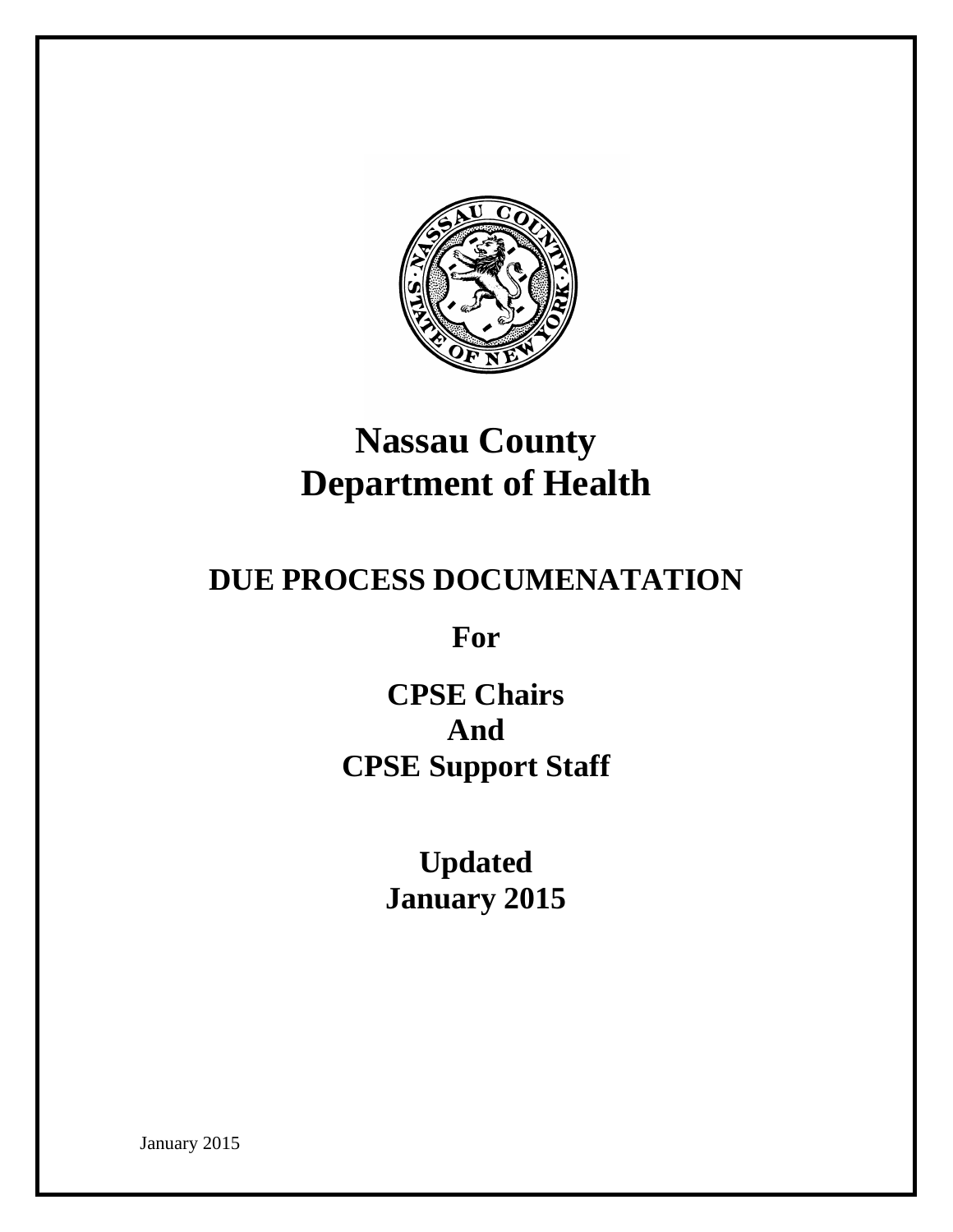#### **Table of Contents**

| Preschool Due Process Cost Reimbursement Claims Procedure  3 |  |
|--------------------------------------------------------------|--|
|                                                              |  |
|                                                              |  |
|                                                              |  |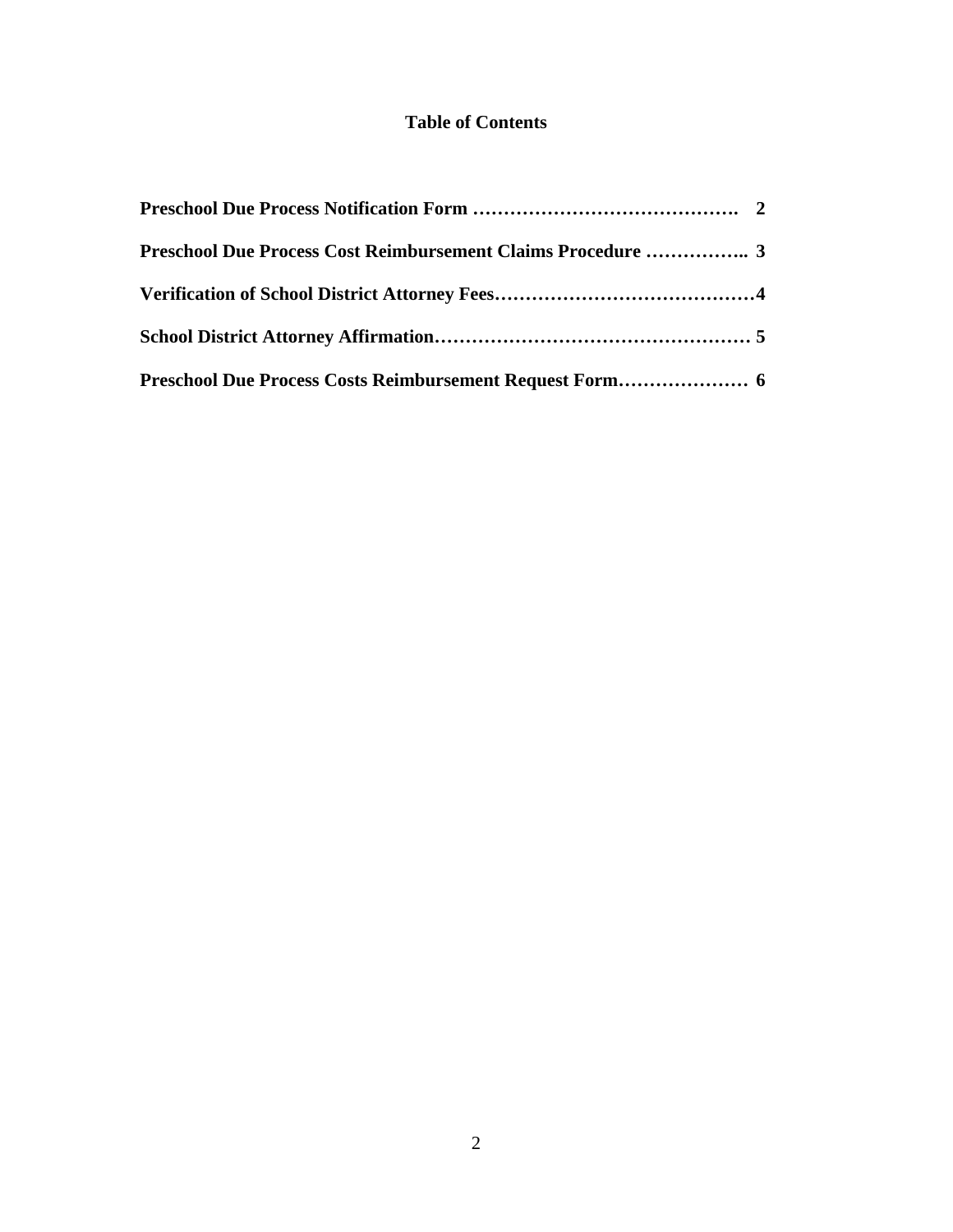#### **Nassau County Department of Health Preschool Special Education Program Due Process Notification**

| Date: $\frac{1}{\sqrt{1-\frac{1}{2}}\sqrt{1-\frac{1}{2}}\sqrt{1-\frac{1}{2}}\sqrt{1-\frac{1}{2}}\sqrt{1-\frac{1}{2}}}}$ |  |
|-------------------------------------------------------------------------------------------------------------------------|--|
| School District:                                                                                                        |  |
|                                                                                                                         |  |
|                                                                                                                         |  |
|                                                                                                                         |  |
|                                                                                                                         |  |
|                                                                                                                         |  |
|                                                                                                                         |  |
|                                                                                                                         |  |

After completing the information requested above:

- 1. Place call to the Nassau County Department of Health Preschool Special Education Program @ (516) 227-8674 or (516) 227-8673 to notify them that you are faxing this document and any other pertinent information.
- 2. Fax this form and any documents to (516) 227-8666.
- 3. If you have any questions about this process or this case please call Shannon Jauck @ (516) 227-8674 or Annemarie Bianco @ (516) 227- 8673.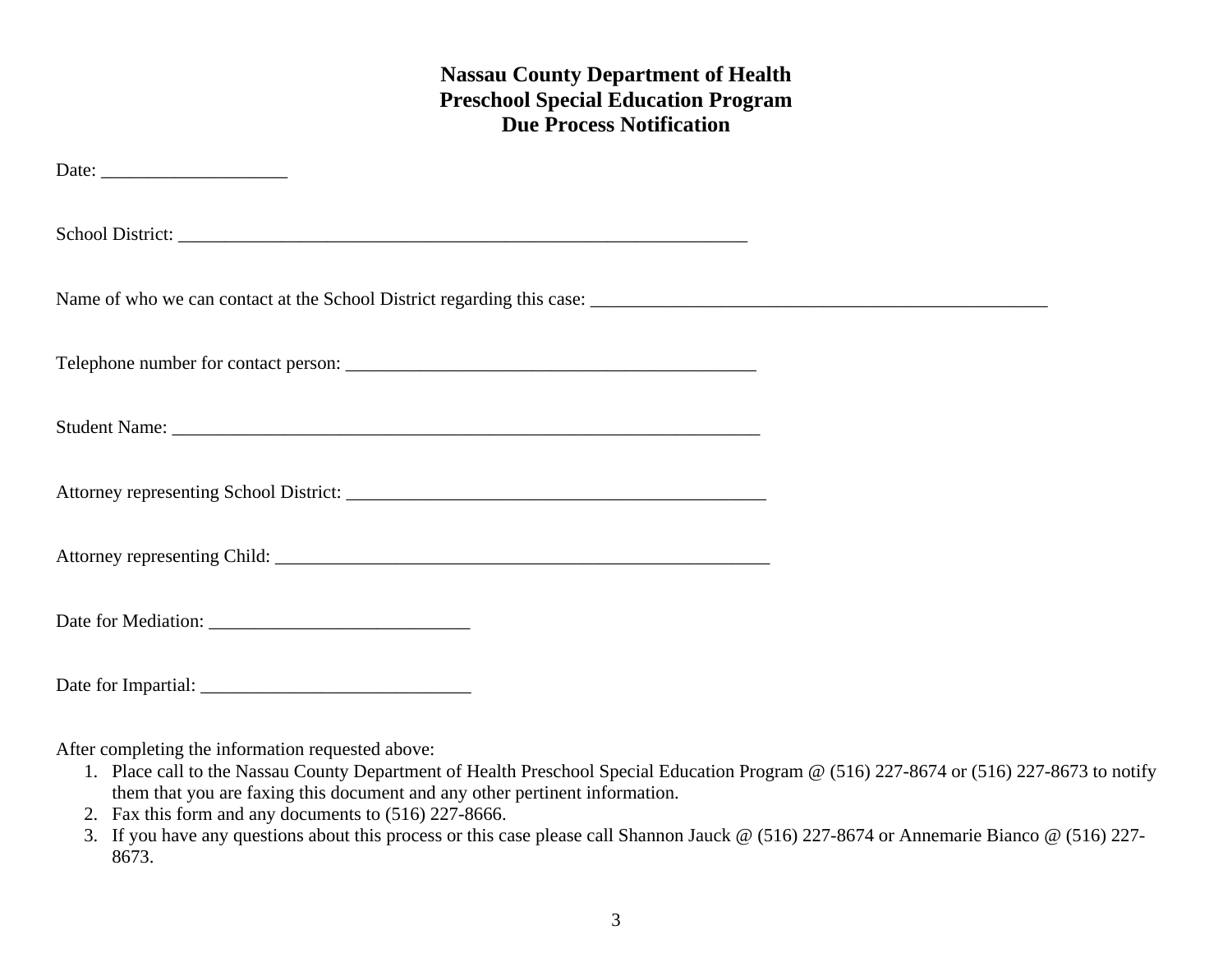#### **Preschool Due Process Cost Reimbursement Claim Procedures**

Once the due process proceeding is concluded and the determination is final:

- 1. The School District will:
	- a. Compile the Following:
		- 1.Preschool Due Process Reimbursement Request form.
		- 2.Copies of all invoices/bills for which reimbursement is requested and cancelled checks which paid these bills (fronts and backs of checks). 3.Copy of Impartial Hearing Officers Findings of Fact and Decision Report.
		- 4.Verification form indicating the hourly rate at which the district has retained its Attorney (if reimbursement for school district Attorney is requested).
		- 5.Affirmation form (if the parent has prevailed in this proceeding and reimbursement of the parents' Attorney's fees is requested). 6.STAC-1 or STAC-3 amendment form (original to STAC Unit, copy to
		- PRDU)

b. Submit complete packages of the above information to:

| Mr. James DeMeo            | Ms. April Wojtkiewicz    |
|----------------------------|--------------------------|
| STAC and Special Aids Unit | Chief                    |
| Room 514 EB                | <b>Rate Setting Unit</b> |
| Albany, NY 11234           | Room 304 EB              |
|                            | Albany, NY 11234         |

- 2. SED will review the costs submitted. SED will recommend reimbursement of reasonable costs, subject to approval by the Division of Budget.
- 3. Once certified, SED will send a rate letter to the school district (cc to the County). This rate will be put on the STAC system as a child specific rate under the school district name. This rate letter gives the school district authority to bill the County for the approved costs.
- 4. Copy of the child specific tuition rate letter and the child specific STAC 1 (under the school district name) should be submitted by the school district to the County. The County will review and approve the STAC 1 and submit to the STAC Unit for processing. (The County will mail the original STAC 1, signed by the County, and a copy of tuition letter to M. McCarthy). SED will assign the code 9114.
- 5. The STAC Unit will issue a STAC 3 approval, which is notification to the school district and County that the rate is approved. This is also the County's authorization to seek reimbursement from the State. The State will reimburse the County for the approved costs in the same manner as it provides reimbursement for approved costs related to programs and services under Section 4410 of the Education Law.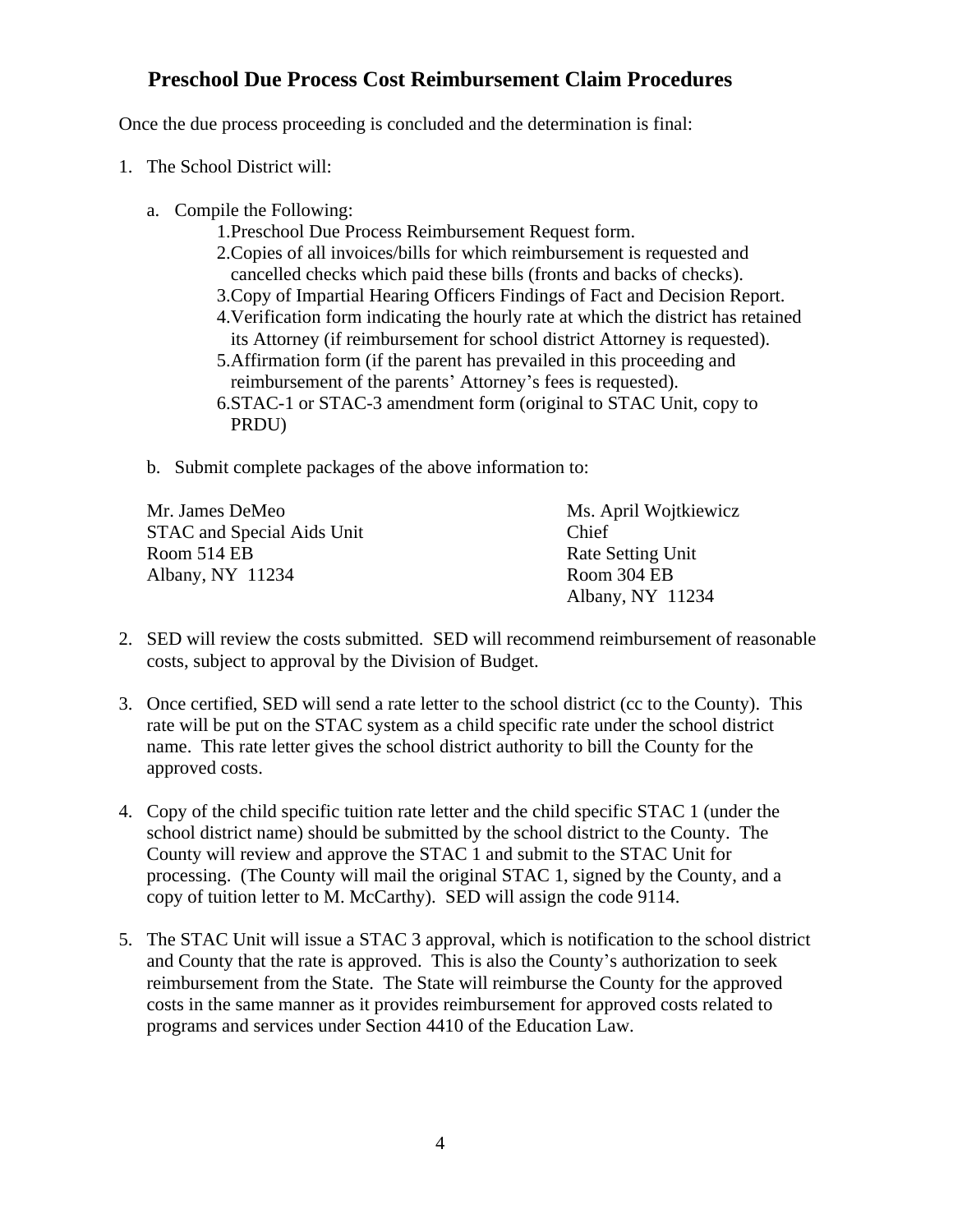# **Verification of School District Attorney Fees**

The \_\_\_\_\_\_\_\_\_\_\_\_\_\_\_\_\_\_\_\_\_\_\_\_\_\_\_\_\_\_\_\_\_\_\_\_ law firm has been retained by the \_\_\_\_\_\_

\_\_\_\_\_\_\_\_\_\_\_\_\_\_\_\_\_\_\_\_\_\_\_\_\_\_\_\_\_\_\_\_\_\_\_\_\_\_\_\_\_\_school board at an hourly rate of \_\_\_\_\_\_\_\_

(or under the terms and conditions indicated in he attached agreement).

Superintendent of Schools

\_\_\_\_\_\_\_\_\_\_\_\_\_\_\_\_\_\_\_\_\_\_\_\_\_\_\_\_\_\_\_\_\_\_\_\_\_\_\_\_\_\_\_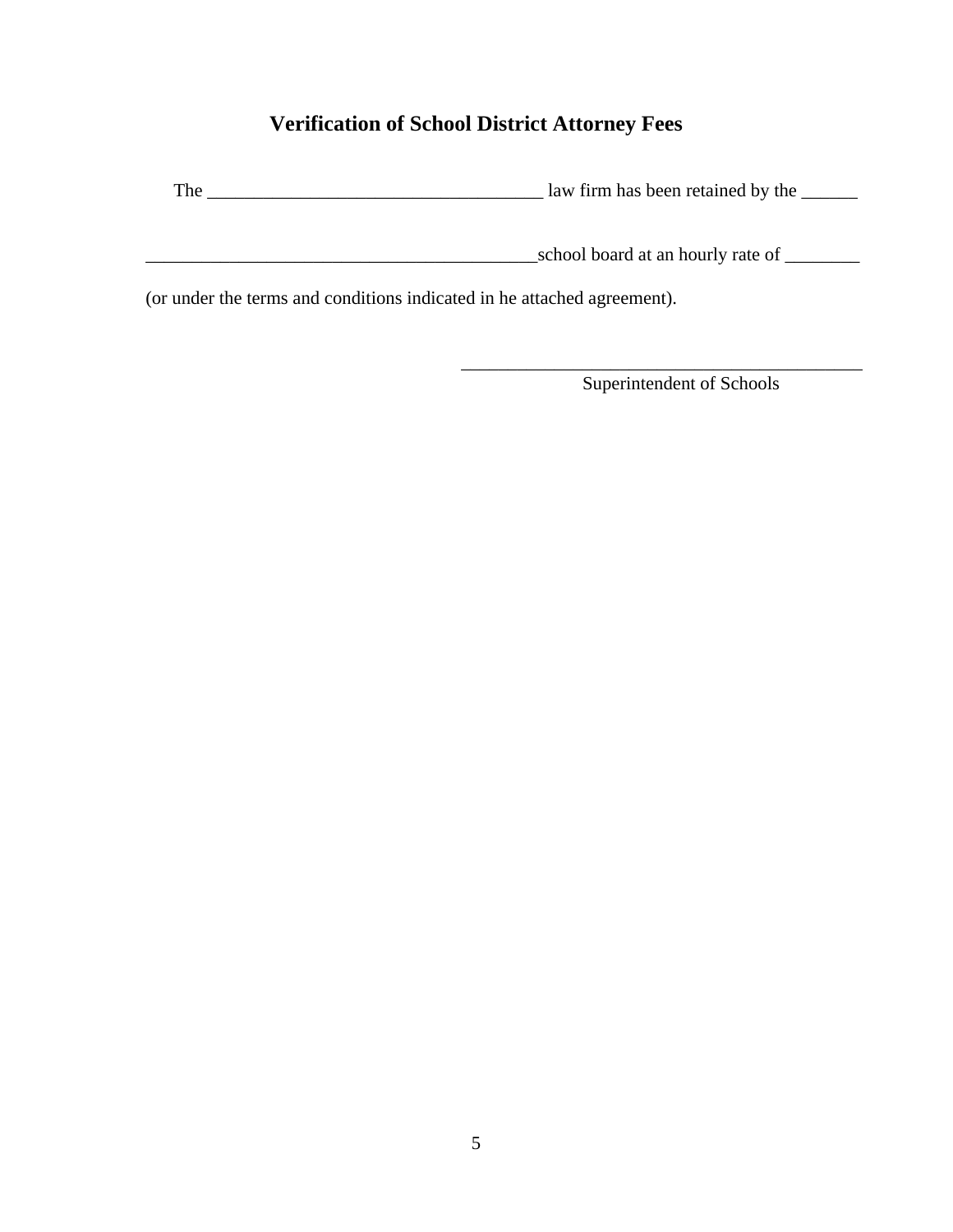### **School District Attorney Affirmation**

(Must be completed only if parents prevailed)

|                                                                       | School District, affirm that the due                                             |  |  |
|-----------------------------------------------------------------------|----------------------------------------------------------------------------------|--|--|
|                                                                       |                                                                                  |  |  |
|                                                                       | The parent was the prevailing party in this matter. I further affirm that I have |  |  |
|                                                                       |                                                                                  |  |  |
| Representation of the above named student, and upon my review, I have |                                                                                  |  |  |
| determined that:                                                      |                                                                                  |  |  |

- 1. The hourly rate charged reflects the community rate which is \_\_\_\_\_\_\_\_\_\_\_\_\_\_\_ per hour.
- 2. The number of hours claimed by the attorney

constitutes a reasonable fee for the legal services rendered.

\_\_\_\_\_\_\_\_\_\_\_\_\_\_\_\_\_\_\_\_\_\_\_\_\_\_\_\_\_\_\_\_\_\_\_\_\_\_ Signature